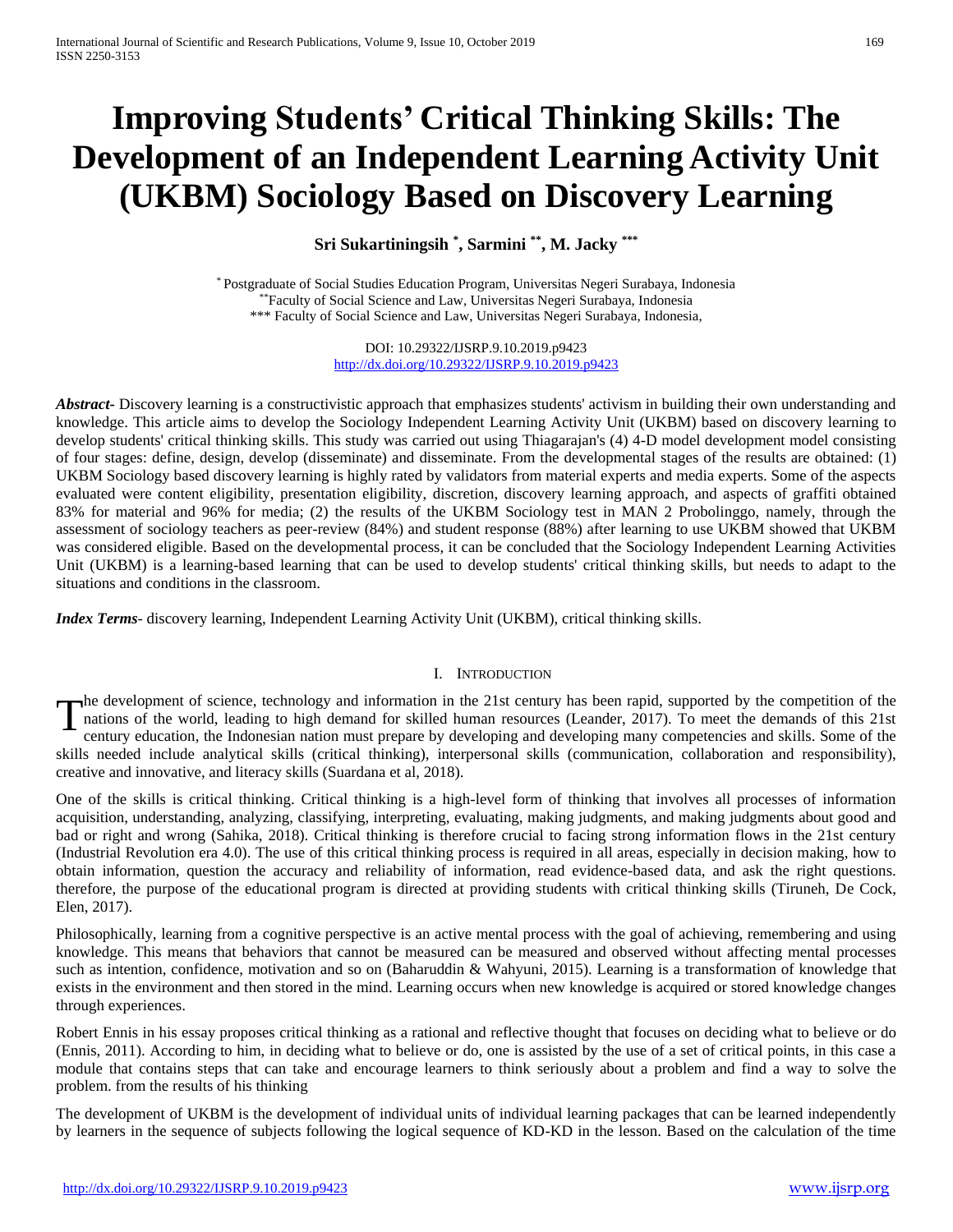allocation of the subjects, the learning assignments and the learning experiences that will be provided to the students, there are four models in the development of UKBM. Model UKBM I, which is the development of UKBM with one KD partner, one RPP, one or more meetings and one UKBM. Developed UKBM can be a package of modular instructional materials that can be learned independently by the instructor or instructor's Textbook (BTP) with a workbook as a self-study guide for mastering the skills (Kemdikbud, 2017).

Discovery learning as one of the syntactic learning methods that will be integrated into UKBM to enhance students' critical thinking skills. In the discovery learning model, students will be given various activities to build their own knowledge optimally, such as observation, experience and reasoning (Ellizar et al, 2018). Through discovery learning, learners are given no answers, but materials to find their own answers. This occurs in a problem-solving situation where learners learn from their own experience and prior knowledge. The course also invites learners to interact with their environment, explore and manipulate objects, wrestle with questions and controversies or experiment (Wikipedia, 2019).

This research uses Jarome Brunner's discovery learning model approach to develop the Self-Study Unit (UKBM) module aimed at improving learners' critical thinking skills and being able to motivate themselves to achieve their (competent) competencies.

# II. IDENTIFY, RESEARCH AND COLLECT IDEA

This research uses Thiagarajan's (1974) Four-D Model in product development, which consists of four stages namely, define, design, develop and dessiminate. The collected data consists of primary and secondary data. Primary data is data derived from direct assessment through observation, questionnaire or interview. While secondary data in this study were obtained from the analysis of the textbook documents. Data analysis in this study was used to analyze two data, first to describe data from module analysis, analysis of UKBM validation results, teacher and student response questionnaire after using UKBM. Second, to describe the effectiveness data of UKBM Sociology's use of discovery learning to develop critical thinking skills. data analysis is ongoing, through the reduction, display and conclusion / verification stages.

# III. WRITE DOWN YOUR STUDIES AND FINDINGS

# *A. A. The process of Development of an Independent Learning Activity Unit (UKBM) Sociology Based on Discovery Learning*

The development of the Independent Learning Activity Unit (UKBM) Sociology-based discovery learning to enhance students' independence in learning (discovering concepts) began in January 2019. Researchers used a 4-D model in the development of UKBM Sociology Class X-based discovery learning adapted from Thiagarajan. The process involved in this research covers the stages of define, design, develop and dessiminate.

## **1. Stage I : Define**

## Tabel 1 Define Stage

| End Analysis                                                          |
|-----------------------------------------------------------------------|
| Learning                                                              |
| Objectives :                                                          |
| Students' independence in learning<br>Enhance                         |
| student                                                               |
| learning                                                              |
| Ability to discover sociological concepts and relate<br>independenc   |
| e                                                                     |
| Improve<br>$\circ$                                                    |
| students'                                                             |
| critical                                                              |
| Identify key concepts, detail, and outline learning steps<br>thinking |
| skills                                                                |
|                                                                       |
| Structural analysis: summarizes the indicators of                     |
|                                                                       |
| Procedural analysis: determining learning design                      |
|                                                                       |
| Process analysis: grouping tasks in each meeting                      |
|                                                                       |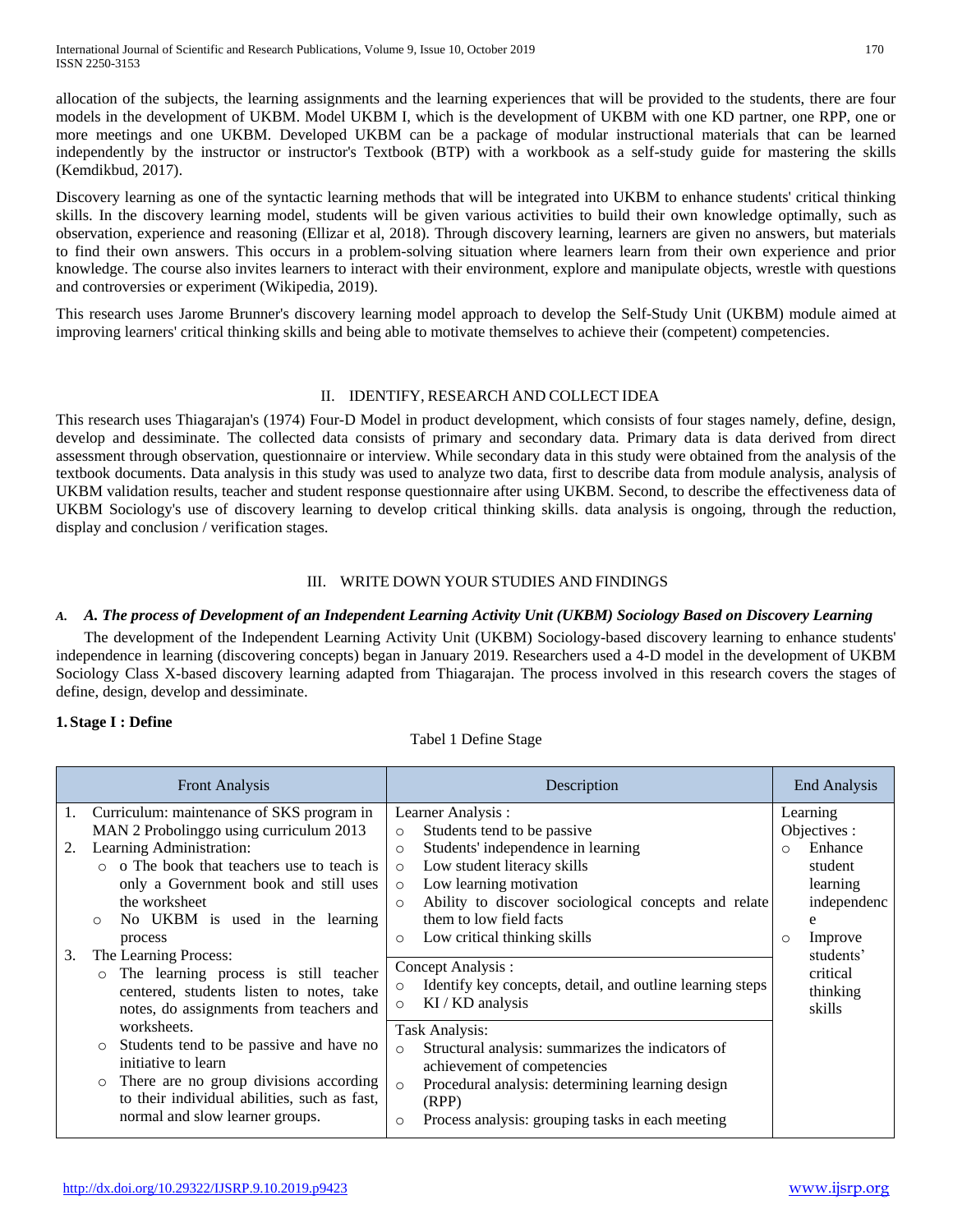Based on the formulation of the learning objectives and the preliminary analysis conducted, the purpose of the learning is to develop critical thinking and to enhance students' self-reliance in discovering sociological concepts and then linking them with self-discovery facts, so discovery learning is an appropriate learning model to integrate in the development of UKBM Sociology.

## **2. Stage II : Design**

The purpose of the planning phase was to produce a draft I prototype UKBM Sociology in class X semester 2. The discovery of the UKBM Sociology based discovery learning was an attempt by researchers to make it easier for students to study sociology independently, how to find their own concept with the help of UKBM with study guides, contextual illustrations and problemsolving exercises that develop critical thinking skills. During this planning phase several steps have been taken, including: a. Systematic Design of UKBM

b. UKBM Sociology Early Design (Cover Page, Identity, Learning Process, Learning Activities, Cover)

## **3. Stage III: Develop**

This phase of development is aimed at modifying the UKBM Sociology prototype that has been developed in the earlier stages. This phase will produce the final form of the development product after revision based on feedback from experts / practitioners and experimenters. The feedback received from the validator will be used as the basis for the UKBM Sociology's refinement. This step will take two steps: expert validation and product testing.

# **a. Expert Appraisal**

Qualitative assessment of Sociology based on discovery learning is based on validation results from material experts and media experts. Comments, critiques and suggestions as well as refinement activities are considered for eligibility decisions. Validator in this study is a lecturer in the Faculty of Social Sciences and Law at Surabaya State University. Here's an overview of UKBM Sociology's findings based on discovery learning.

## Table 2 Results of UKBM Sociology Validation

| No. | <b>Subject</b>                | Average | Category  |
|-----|-------------------------------|---------|-----------|
|     | material expert validator     | 83%     | Very Good |
| 2.  | media expert validator        | 96%     | Very Good |
|     | <b>Average Overall Aspect</b> | 90%     | Very Good |

Description :

| No                          | Interval Nilai | Kategori Nilai   |
|-----------------------------|----------------|------------------|
|                             | $0-20$         | $=$ Very Good    |
| $\mathcal{D}_{\mathcal{L}}$ | $21-40$        | $=$ Good         |
| 3                           | $41 - 60$      | $=$ Good Enaough |
|                             | 61-80          | $=$ Poor         |
|                             | 81-100         | $=$ Bad          |

Adapted from: Riduwan (2012)

From the validation of the validation results in table 2 above it can be shown that overall assessment of UKBM Sociology based on learning learning for class X semester 2 was highly rated (90%). The conclusion is that the UKBM Sociology is eligible to be tested in the Sociology learning process for class X semester 2 in MAN 2 Probolinggo.

## **b. Discovery Learning UKBM Sociology Test**

The UKBM Sociology test phase is a developmental testing phase that includes reviews from sociology teachers and limited trials to learners represented by 5 students. This trial phase is a UKBM eligibility test, aimed at finding areas that need improvement based on the responses, responses and comments of teachers and students. Teacher / student assessment / response to UKBM to UKBM Sociology based on this learning will be the source of conclusive assessment that UKBM Sociology is suitable for use in Sociology learning and disseminated. Here's an overview of UKBM Sociology's findings based on discovery learning.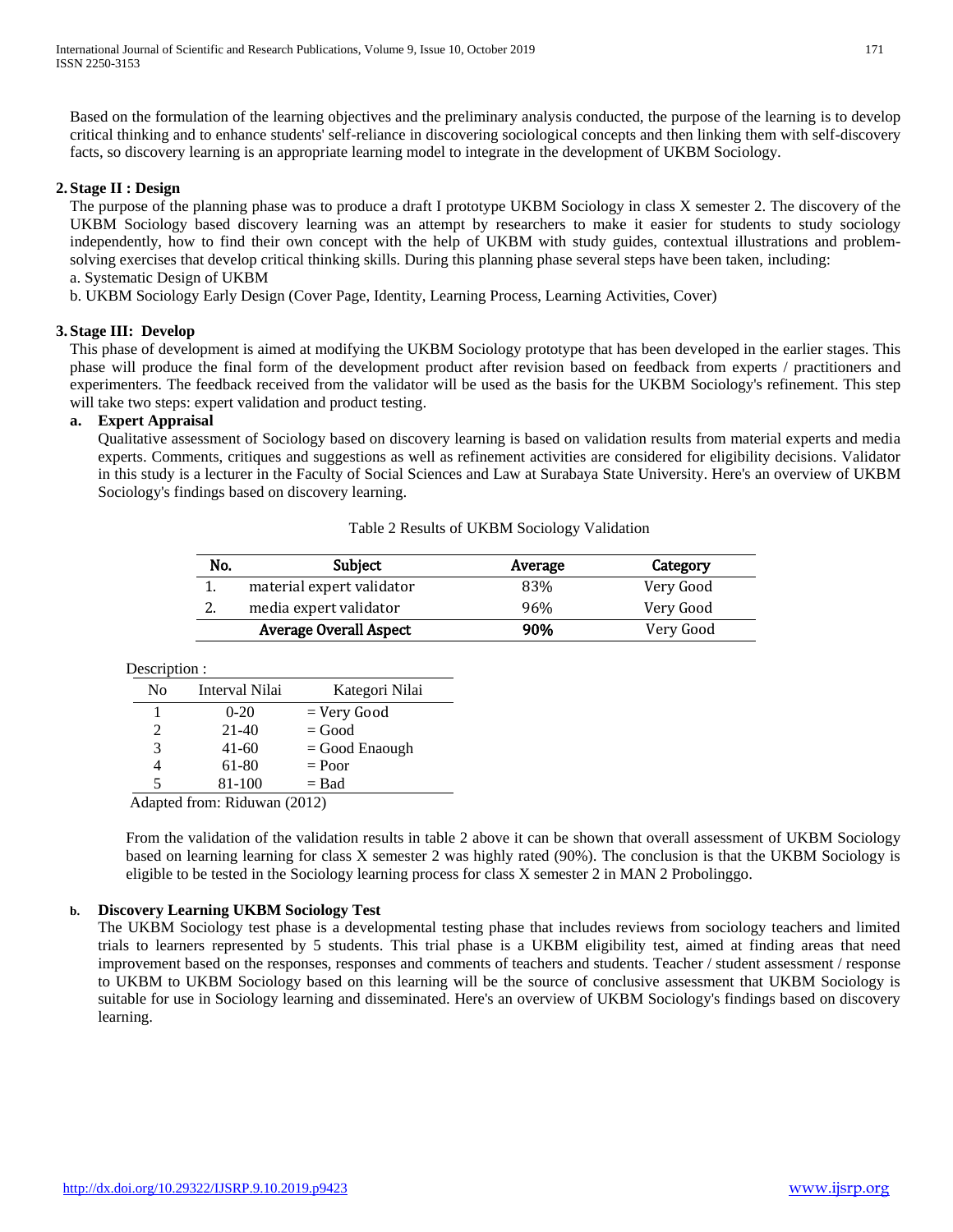|  | Table 3. Recapitulation of UKBM Test Results |  |  |
|--|----------------------------------------------|--|--|
|--|----------------------------------------------|--|--|

| No. | Subject                               | Average | Category  |
|-----|---------------------------------------|---------|-----------|
| 1.  | Teacher Respon ( <i>peer-review</i> ) | 90%     | Very Good |
| 2.  | Student response to limited testing   | 87%     | Very Good |
| 3.  | Student Response in Extensive Trial   | 87%     | Very Good |
|     | <b>Average Overall Aspect</b>         | 88%     | Very Good |

From the recapitulation of the teacher and student response questionnaire in table 4.16 above it can be seen that the overall assessment of UKBM Sociology based on learning learning for class X semester 2 was highly rated (88%). This indicates that Sociology UKBM is effectively used in the IPS classroom. Developed Sociology UKBMs can help teachers achieve their learning goals by developing critical thinking skills and improving students' independent learning.

### **4. Stage IV: Dessiminate**

The process of dissemination is a final stage of development. The stage of dissemination is to introduce the development product to be accepted by the user, either individually, as a group, or system (Thiagarajan, 1974). Dissemination is done with the purpose of getting feedback, suggestions and ratings as the final product improvement step. Some things to keep in mind in the decimation phase are user analysis, time selection and media.

User analysis is performed to identify and determine the users of the product being developed. Users can be individuals or groups. The product to be introduced is UKBM Sociology based discovery learning for class X semester 2. Therefore, the product users in this case are high school students and teachers of Class  $X / MA$ . This UKBM dissemination is carried out throughout the semester for the secondary education calendar as the UKBM specializes in developing materials for semester 2. In addition to users and time, the dissemination media is also important. The dissemination of this research was conducted at the MAN 2 Probolinggo Madrasah Working Group forum and via internet media (posting UKBM on personal blogspot page).

## IV. GET PEER REVIEWED

Here comes the most crucial step for yourresearch publication. Ensure the drafted journal is critically reviewed by your peers or any subject matter experts. Always try to get maximum review comments even if you are well confident about your paper.

## **For peer review send you research paper in IJSRP format to [editor@ijsrp.org.](mailto:editor@ijsrp.org)**

## V. IMPROVEMENT AS PER REVIEWER COMMENTS

Analyze and understand all the provided review comments thoroughly. Now make the required amendments in your paper. If you are not confident about any review comment, then don't forget to get clarity about that comment. And in some cases there could be chances where your paper receives number of critical remarks. In that cases don't get disheartened and try to improvise the maximum.

## **After submission IJSRP will send you reviewer comment within 10-15 days of submission and you can send us the updated paper within a week for publishing.**

This completes the entire process required for widespread of research work on open front. Generally all International Journals are governed by an Intellectual body and they select the most suitable paper for publishing after a thorough analysis of submitted paper. Selected paper get published (online and printed) in their periodicals and get indexed by number of sources.

## **After the successful review and payment, IJSRP will publish your paper for the current edition. You can find the payment details at: [http://ijsrp.org/online-publication-charge.html.](http://ijsrp.org/online-publication-charge.html)**

## **VI. CONCLUSION**

Based on the results of the development of the Sociology Learning Learning Unit (UKBM) Sociology Based on discovery learning to develop students' critical thinking skills, it can be concluded: the development of UKBM sociology based learning learning based on Thiagarajan's 4-D development model. The long development process of UKBM has resulted in the discovery of UKBM sociological products based on discovery learning. Based on the validation of material and media experts, the sociology UKBM is judged to be worthwhile in terms of content, presentation, power, approach to discovery learning, and aspects of gravitation with little revision. As a result, assessments of teachers and students who have tried to work with UKBM indicate that UKBM Sociology is based on discovery learning effective for use in learning.